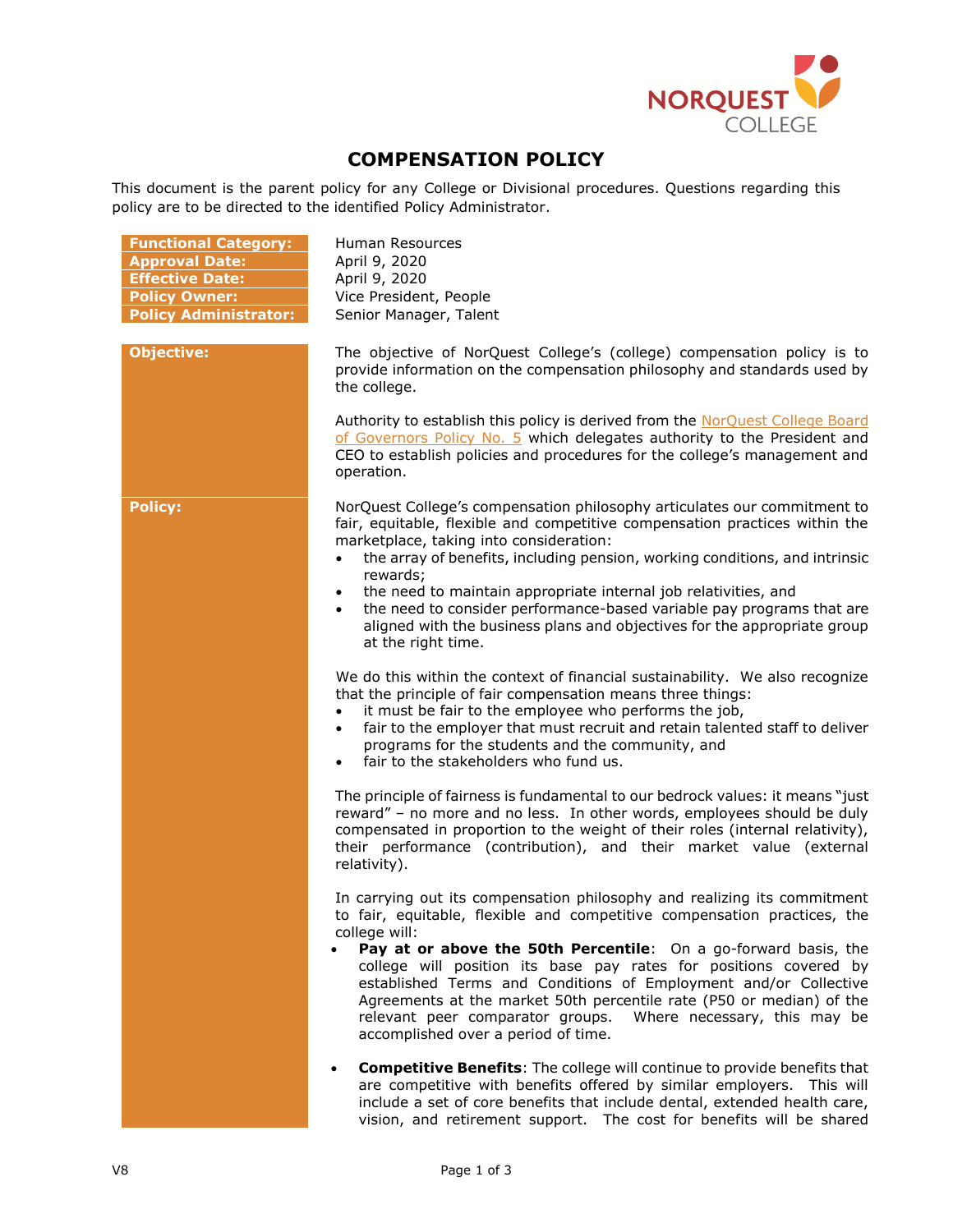

between the college and its employees and will be designed in a way that enables employees to take advantage of tax-related savings.

• **Define Peer Comparator Groups**: The college will conduct market pricing surveys for benchmark jobs in each of the employee groups every three years to ensure that our compensation levels are comparable to the relevant markets for employees with similar skills doing similar jobs among peer comparator organizations in varying geographical locations as summarized in this the table below.

|                     | Executive,<br>Management,<br>& Out-of-<br><b>Scope</b>                                                                         | <b>Faculty</b><br><b>Group</b>                                                                | <b>AUPE</b><br><b>Support</b><br><b>Group</b>                                              |
|---------------------|--------------------------------------------------------------------------------------------------------------------------------|-----------------------------------------------------------------------------------------------|--------------------------------------------------------------------------------------------|
| Peer<br>Comparators | Public sector<br>$\bullet$<br>Post-<br>$\bullet$<br>Secondary<br>Institutions<br>• Private sector<br>industries as<br>required | Post-<br>$\bullet$<br>Secondary<br>Institutions<br>Alberta<br>$\bullet$<br>Health<br>Services | <b>Public</b><br>$\bullet$<br>sector,<br><b>AUPE</b><br>Community<br>$\bullet$<br>colleges |
| Locations           | Ontario -<br>$\bullet$<br>West                                                                                                 | Ontario -<br>$\bullet$<br>West                                                                | Ontario -<br>West                                                                          |

• **Variable Pay:** the college will explore and gradually introduce Variable Pay options as appropriate. This is subject to opportunities for the executive, management, out-of-scope groups and limitations with the bargaining groups (Faculty and AUPE).

**Definitions: <b>Base pay rates:** Base Pay Rate refers to an employee's regular gross annual salary or hourly rate (before payroll deductions) and excludes additional pay (i.e. overtime, allowances, variable pay, etc.), benefits, or any other potential income.

> **Variable Pay:** refers to compensation that is contingent on performance or results achieved. Also known as 'pay at risk', variable pay is not guaranteed and the organization needs to achieve certain objectives for eligible employees to receive a variable pay payout.

> **P50:** refers to a market pay position. For the market peer comparators identified, a P50 pay position means we will pay more than 50% of our comparators but not as well as 50% of our comparators; it is a 'middle of the road' pay position.

|                                                        | the road pay position.                                                                                                                                                                                                                                                                                                                                                                                                                                                   |
|--------------------------------------------------------|--------------------------------------------------------------------------------------------------------------------------------------------------------------------------------------------------------------------------------------------------------------------------------------------------------------------------------------------------------------------------------------------------------------------------------------------------------------------------|
| <b>Related NorQuest</b><br><b>College Information:</b> | <b>AUPE Collective Agreement</b><br>۰<br>Employee Computer Purchase Plan Procedure<br>۰<br>Employee Fitness Loan Procedure<br>۰<br><b>Faculty Collective Agreement</b><br>۰<br>Long Service Recognition Procedure<br>۰<br><b>Management Terms and Conditions</b><br>۰<br>Out of Scope Employees Terms and Conditions<br>۰<br><b>Pension Plan Procedure</b><br>۰<br>Relocation Allowance and Moving Expense Procedure<br>۰<br><b>Salary Administration Procedure</b><br>۰ |
| <b>Related External</b><br>Information:                | N/A                                                                                                                                                                                                                                                                                                                                                                                                                                                                      |